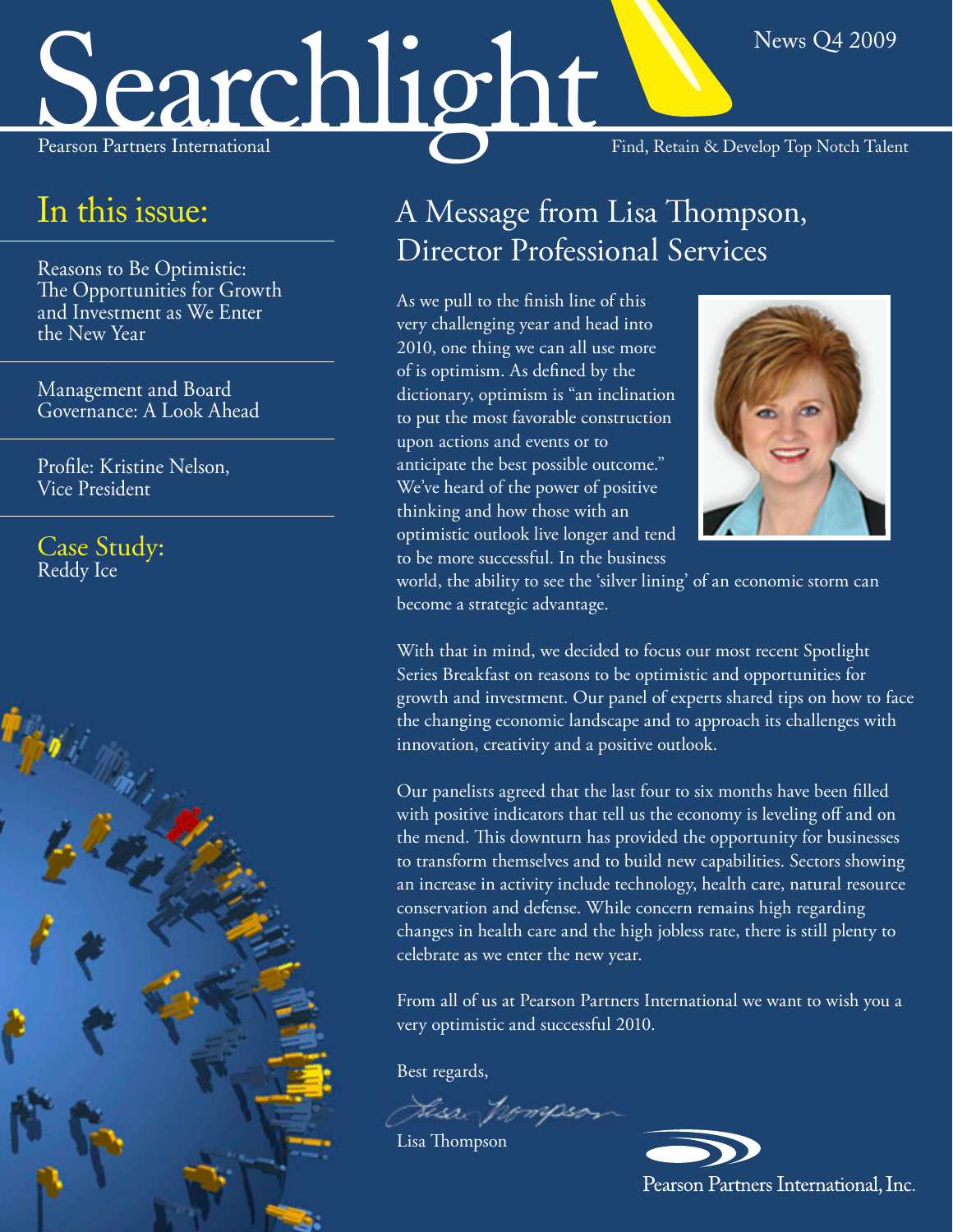<span id="page-1-0"></span>

### Reasons to be Optimistic: The Opportunities for Growth and Investment as We Enter the New Year



 From L to R: James D. Shelton, Rosalyn T. Mallet, W. Keith Newton, Gilbert M. Cassagne

The U.S. economy grew at a 3.5 percent annual rate in the third quarter of 2009, ending a four-quarter run of declines. While many economic indicators aren't back to normal yet, the growth was yet another signal that we're starting to come out of the deep recession we've battled since late 2007. Along with this positive trend comes a new year, full of fresh opportunities for growth and investment.

To kick off 2010 on a positive note, this Spotlight Series event highlighted some economic areas of interest that are top-of-mind for businesses as we head down the road to recovery.

Our esteemed panel members included:

- ❏ Gilbert M. Cassagne, Chairman, Chief Executive Officer and President, Reddy Ice Holdings, Inc.
- ❏ Rosalyn T. Mallet, President and Chief Executive Officer, PhaseNext Hospitality
- ❏ W. Keith Newton, President and Chief Operating Officer, **Concentra**
- ❏ James D. Shelton, Chairman of the Board, Legacy Hospital Partners, Inc.

#### Time for Transformation

Although there have been improvements in consumer spending, investment and global economic activity, a weak job market and tight credit are still creating "formidable headwinds" preventing further recovery, says Federal Reserve Chairman Ben Bernanke. Although those trends are likely to continue into the new year, there are business opportunities springing to life as the economy continues its slow turnaround.

Many great ideas have been born out of the challenges of recessions and tight capital, and as lenders begin to loosen their purse strings, the recovery period is beginning to look like a good time to start a new business that will grow along with the economy. Lenders appear to be willing to take thoughtful, calculated investment risks today, unlike six to 12 months ago, when capital was largely unattainable.

Investors are considering supporting companies that have shown they can weather the economic storm, such as those that have used their resources during the downturn to focus on branching into new markets or building new capabilities. For this and other reasons, the recovery period is a good time to focus on business transformation and cost-reduction through innovation. Companies that find new efficiencies and employ new technologies can not only save money in the long run, they often enhance their own long-term sustainability.

#### The Pros and Cons of Health Care Reform

While almost everyone agrees that no one in this country should go without health care, there is much ongoing debate about how to fix our nation's fragmented health care system. While Congress debates the pros and cons of providing a "public option," our panelists presented a few other ideas for ways to take costs out of America's health care system, such as means-testing of Medicare recipients, transitioning the Veterans Administration health system into America's community-based hospital system, moving to electronic medical records, and implementing incentives to drive healthier behaviors in individual patients.

Business and industries are paying a disproportionate share of the cost inherent in providing health care to the millions of Americans who don't have health insurance coverage. Employers may also need to step up their efforts to keep their workers healthier, and legislative incentives to do so could go a long way to slowing the progression of some diseases.

#### The Rise of the Consumer

A big challenge lies ahead for businesses that have attracted consumers through discounting during these tough times. Once consumers have dollars back in their pockets, they'll still be accustomed to getting more for less – and that could be a tough mindset to break.

Because America's economy is largely consumer-driven, a full economic rebound won't be seen until consumers regain the confidence to start buying again. Our panelists are optimistic that as jobs begin to rebound, consumers will get back into their old buying patterns. However, unemployment is expected to remain relatively high for at least the next six to nine months.

### Save the Date – Q1 2010 Spotlight Breakfast Series

Mark your calendars now for our next Breakfast Spotlight Series scheduled for March 2, 2010. Details and invitations will be extended in January.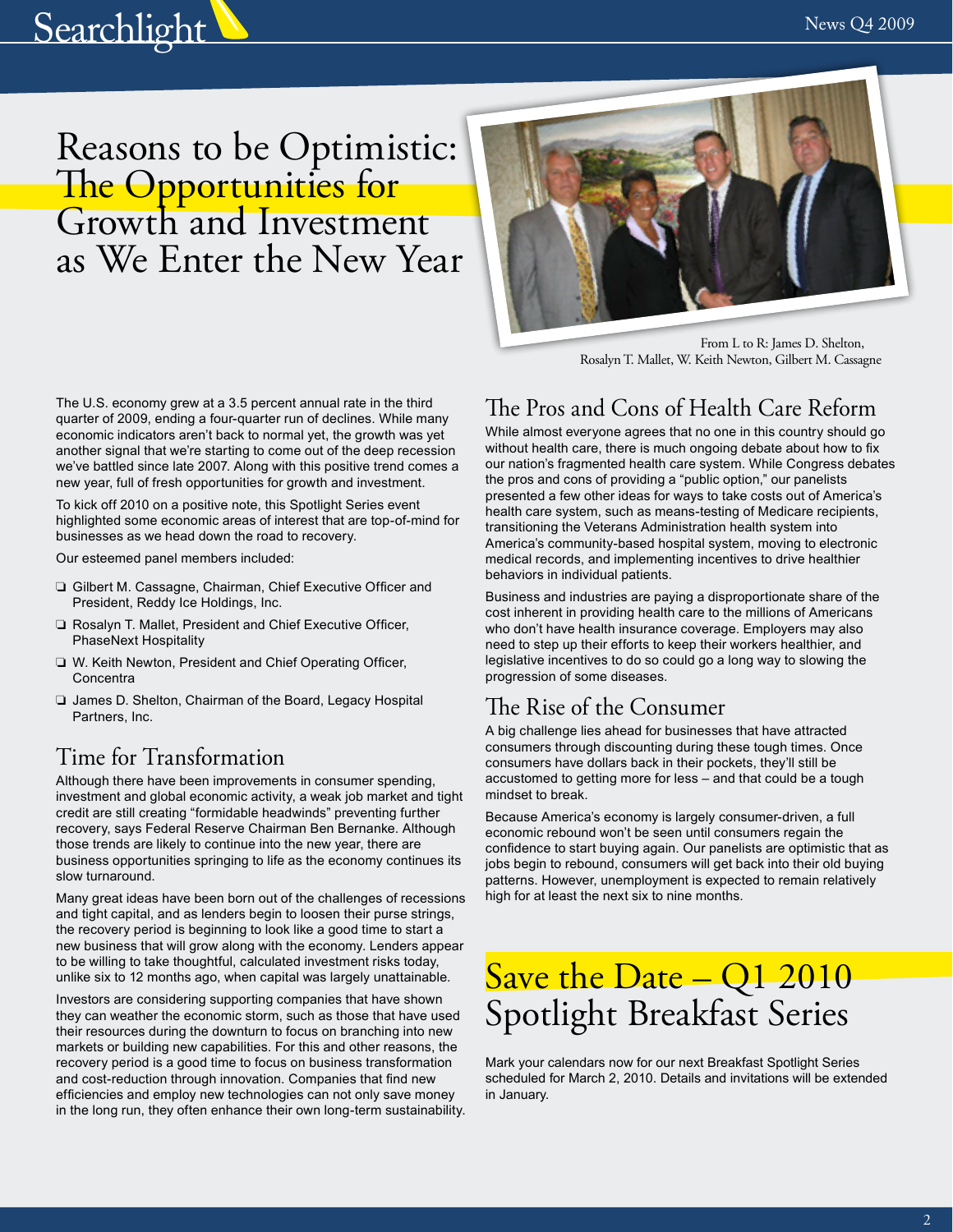### <span id="page-2-0"></span>Management and Board Governance: A Look Ahead

**At a recent joint meeting of the Pearson Partners International, Inc. Advisory Board and representatives of the University of Texas at Dallas Institute for Excellence in Corporate Governance (IECG)\* we posed four questions to the group for an approximate two-hour discussion. The roundtable included CEOs, corporate executives, venture capitalists, and both public and private company board members. The questions included:**

- 1. What is the outlook for the businesses that you are involved with / most exposed to for the next three to five years?
- 2. What are the major risks that these companies will be facing in three to five years?
- 3. Given these business outlooks and risks, how do you think the boards of these companies and the CEOs' roles will change in the next three to five years?
- 4. Given these business outlooks and risks, what do you think will be the new pressures facing these companies from institutional investors and regulators?

#### **Eight general themes emerged as follows:**

- 1. **Technology & Risk:** Boards of Directors of many major companies are woefully uninformed about information technology and what effect technology can have on risk management in areas such as data security. Having the CEO and CFO sign off on Sarbanes Oxley is no longer adequate. Formal education on technology advances and the impact they can have on the board and the business should be part of every board's continuing education program.
- 2. **Access to Cash:** One of the major risks facing boards today is the unpredictability of the availability of cash. Are banks going to start lending, and when? We could have a zero fed funds rate forever and it won't help the economy if no one is lending money. Are those dollars we are earning today going to be worth 50 cents three to five years from now due to our massive deficit spending, inflation and a continued devaluation of our dollar?
- 3. **Social Networking:** The Internet and social networks are having and will continue to have a major effect in how businesses market their products and services. Because of the lack of knowledge about IT, it is unlikely that many boards really understand this trend.

For example, Wal-Mart held a series of regional meetings, and thereafter the regional directors got together and created a network group on Facebook. The purpose of this online group was to share ideas since they all have similar challenges amongst the stores, such as same store sales and other metrics that they manage. They were posting internal data on Facebook to compare with each other. Wal-Mart realized the risks of posting data and also the benefit of internal sharing through these managers' collaboration. As a result, Wal-Mart is now teaming up with a company to build its own social network so that these same managers can tie into an internal blog.

Another example cited was that most companies agree that their greatest asset is the relationships they have with their customers and clients. Currently most salespeople do not solely use internal contact management systems to manage their client contacts;

they use programs such as LinkedIn. That way they know that data can stay with them as long as they are employed in sales functions. Therefore, if a company looks to LinkedIn, the company is likely to see every one of its major customers and clients. These customers and clients are in turn tied to hundreds of other people that can also see all of the contacts in the company's client base. The risks are obvious.

4. **PIK Liabilities:** It is unlikely that the majority of board members have a full appreciation of the risk behind the large number of loans over the last several years that have PIKS (payment in kind) terms in them. A PIK loan is a type of loan which typically does not provide for any cash flows from borrower to lender between the drawdown date and the maturity or refinancing date. A PIK is typically structured to accrue a high compound interest rate until maturity or refinancing.

Interest on PIK loans is substantially higher than debt of higher priority, thus making the compound interest the dominating part of the repayable principal. In addition, PIK loans typically carry substantial refinancing risk, meaning that the cash flow of the borrower in the repayment period will usually not suffice to repay all monies owed if the company does not perform exceptionally well (as most have not). A PIK is a liability that can potentially bring an entire company down, yet no one talks much about them. Perhaps as many as 50% of the major deals done over the last ten years have PIKs in them, and they are now coming due.

- 5. **Real Estate Financing:** The economy still faces strong headwinds. Perhaps as many as 1,000 more banks are yet to fail. The drop in commercial real estate values will cause a substantial loan default problem that has yet to manifest itself. It may not be as impactful as the residential real estate mess, but it will be another substantial hit to the economy. Option ARMS will be coming due en masse over the next few years in both commercial and residential real estate. Today the banks are not lending more when the commercial loan is up for renegotiation, but rather asking for more equity. Where is that equity going to come from?
- 6. **Small Business Impact:** Unfortunately small business will be hit hardest by the loss of more failed banks. It is these very banks that small business relies on for its lines of credit and SBA loans. There will be a bigger shift and much bigger demand for loans from the government for small businesses. With unemployment at over 10% and many predicting it will go to over 13%, why are we not giving tax credits to the 20 million small businesses for hiring when they account for more than half the job creation in the country?
- 7. **Industry, Ecommerce & Global Trends:** Not surprisingly, businesses that seem to be faring best include medical services, military supplies and security. Of course, the big unknown in health care is the effect of the government's proposed health care plan. Consumer driven businesses remain weak across the board. On a more positive note, there was consensus that middle market and small businesses in general are becoming more vibrant.

However, whatever business segment, it is being deeply impacted by electronic commerce. If you don't have an electronic commerce plan for your business, you are likely to fall behind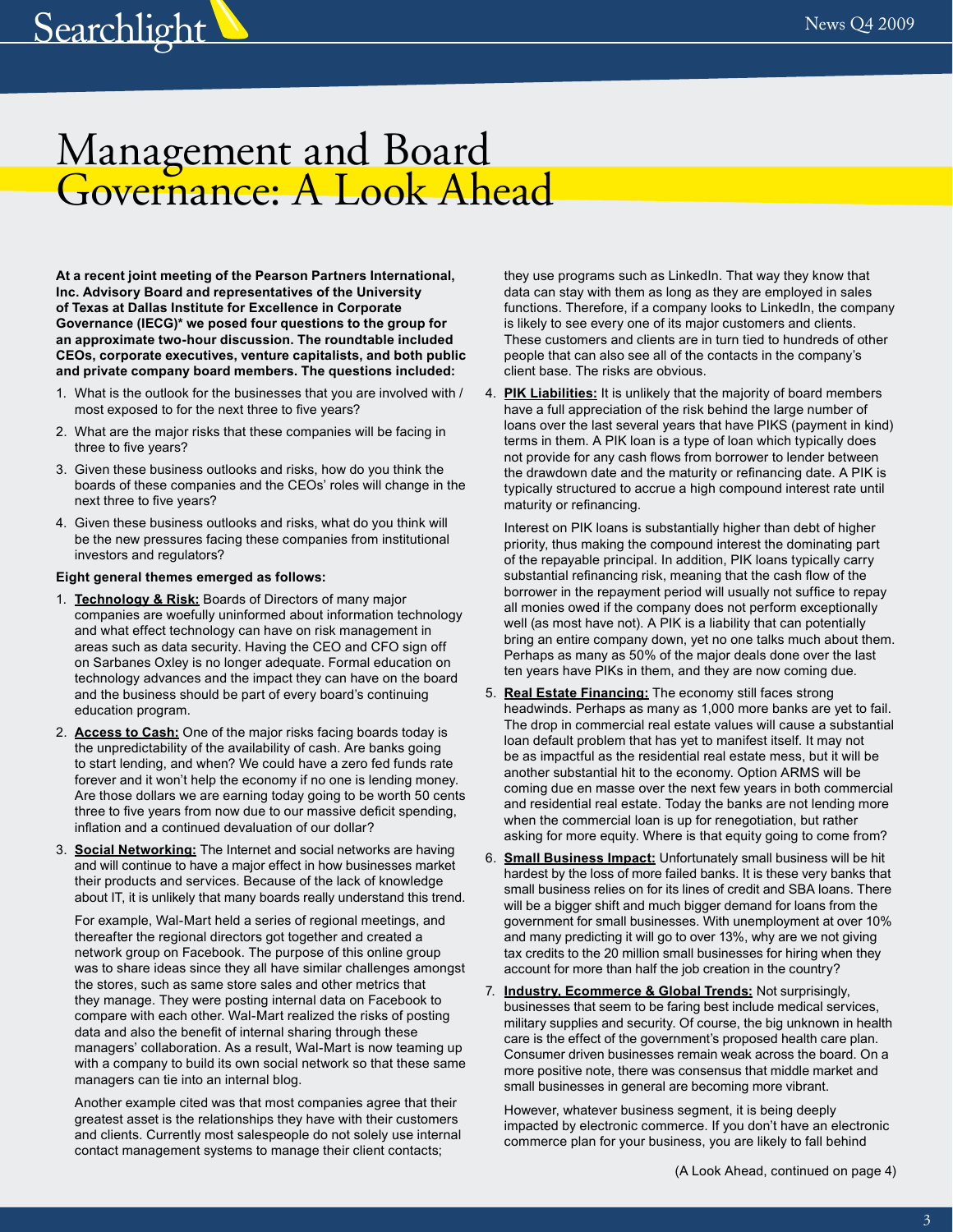<span id="page-3-0"></span>

competition fast. Everyone seems to be looking at reinventing business using new technologies. We are not just dealing with a recession but with the necessity of reinventing your business. By reinventing we would include reverse engineering of products in developing countries all the way to outsourcing manufacturing and product development. To the degree reinventing includes recruiting new senior executives, it is proving to be much more difficult to convince candidates to take on the risk of a new job.

The roundtable members noted that global economic strength will come primarily from China, India and Latin America.

8. **Education Focus:** The University of Texas at Dallas is offering a course called "Risk Management Compliance and Regulation." This is a course principally for accounting students because the kinds of jobs they will be going into will not be traditional accounting jobs but rather compliance officers, risk management officers and ethics officers. The University is also offering courses for MBA students in corporate governance and executive compensation. This is the wave for the future jobs in business in the U.S. and globally.

The closing comments to the meeting primarily reiterated these eight themes. However, there was an almost unanimous feeling expressed that there has been a basic mindset change in the United States.

We're seeing a generational shift in consumer mentality among the 20 and 30 year-olds that have basically had everything handed to them since birth by very successful parents. Families are now going through a process where the parents are selling the house to move into an apartment and not providing for college anymore. Young people are moving back home. Students are transferring to the community college, selling their cars and generally creating a sentiment that they have to start saving. Families are cutting discretionary spending.

For a consumer driven economy, which we were before this big recession, it's going to be a slow comeback. The consumer accounts for 65 to 70% of the economy, so it is heartening to see recent retail sales numbers showing some gains.

*\*Pearson Partners International Inc. is a global retained executive search firm. The makeup and qualifications of our advisory board can be found at [www.pearsonpartnersintl.com.](http://www.pearsonpartnersintl.com)* 

*The University of Texas at Dallas IECG representatives are Dr. Constantine Konstans, Founding Executive Director; Dr. Mark Anderson, Program Director; and Dr. Suresh Radhakrishnan, Research Director. Information on the center is located at<http://som.utdallas.edu/centers/iecg>/.* 

### Case Study: Reddy Ice

#### Fast-Turnaround Search Fills Two Highly Strategic Roles at Reddy Ice

Producing about 18,000 tons of ice daily for consumers and businesses, Reddy Ice is implementing a company-wide transformation designed to firmly secure its position as the largest manufacturer and distributor of packaged ice products in the United States.

As part of this organizational makeover, Angie Wallander, chief administrative officer for Reddy Ice, had two newly created jobs to fill: vice president, information technology, and vice president, human resources. With an aggressive timeline to fill these senior-level roles, Wallander began researching executive search firms and was immediately impressed by Pearson Partners International.

"I really liked their approach because they wanted to understand so many different pieces of our business, from supply chain management to accounting," Wallander says. "That helped them understand the culture of our company, who these new people would interact with, our management team, succession planning, and how we work as a business. They didn't look at it as just filling a position; they were looking to fill a long-term spot with someone who will eventually go to the next level."

Both new positions involve highly strategic roles, aligning IT and HR with Reddy Ice's business agenda and goals. For the IT position, Reddy Ice needed someone with both strong technical and strategic skills – a rare combination in a senior-level IT function. For the HR job, which would oversee payroll,



compensation, benefits, recruiting, training and all other HR responsibilities, the company was seeking corporate experience with a manufacturing background. But it also needed this HR leader to jump in quickly and create new programs that would completely transform Reddy Ice's HR agenda.

Pearson Partners pre-screened all candidates to ensure they met these qualifications, presenting them to Wallander along with detailed analysis of their experience, background, education, compensation levels and more.

"Pearson Partners did a really great job with the assessments of candidates and their management style, capabilities and leadership fit," Wallander says. "If a person was too senior or junior, they came forward with a plan to bring that person up to speed or to clarify the risks we'd be taking on. The more I worked with Pearson Partners, the more they got to know my personal taste as well as our business needs. Every candidate they brought forward was a qualified potential candidate."

Wallander interviewed 12 candidates for each job, and as she'd hoped, both positions were filled within eight to 10 weeks. Wallander couldn't be happier with the new hires and the process of working with Pearson Partners to fill these mission-critical roles.

"Pearson Partners did an excellent job, and I would use them again," Wallander says. "They were a pleasure to work with and a great partner to me, and made it easy to focus on my business responsibilities while ensuring I met the need to get new people in quickly."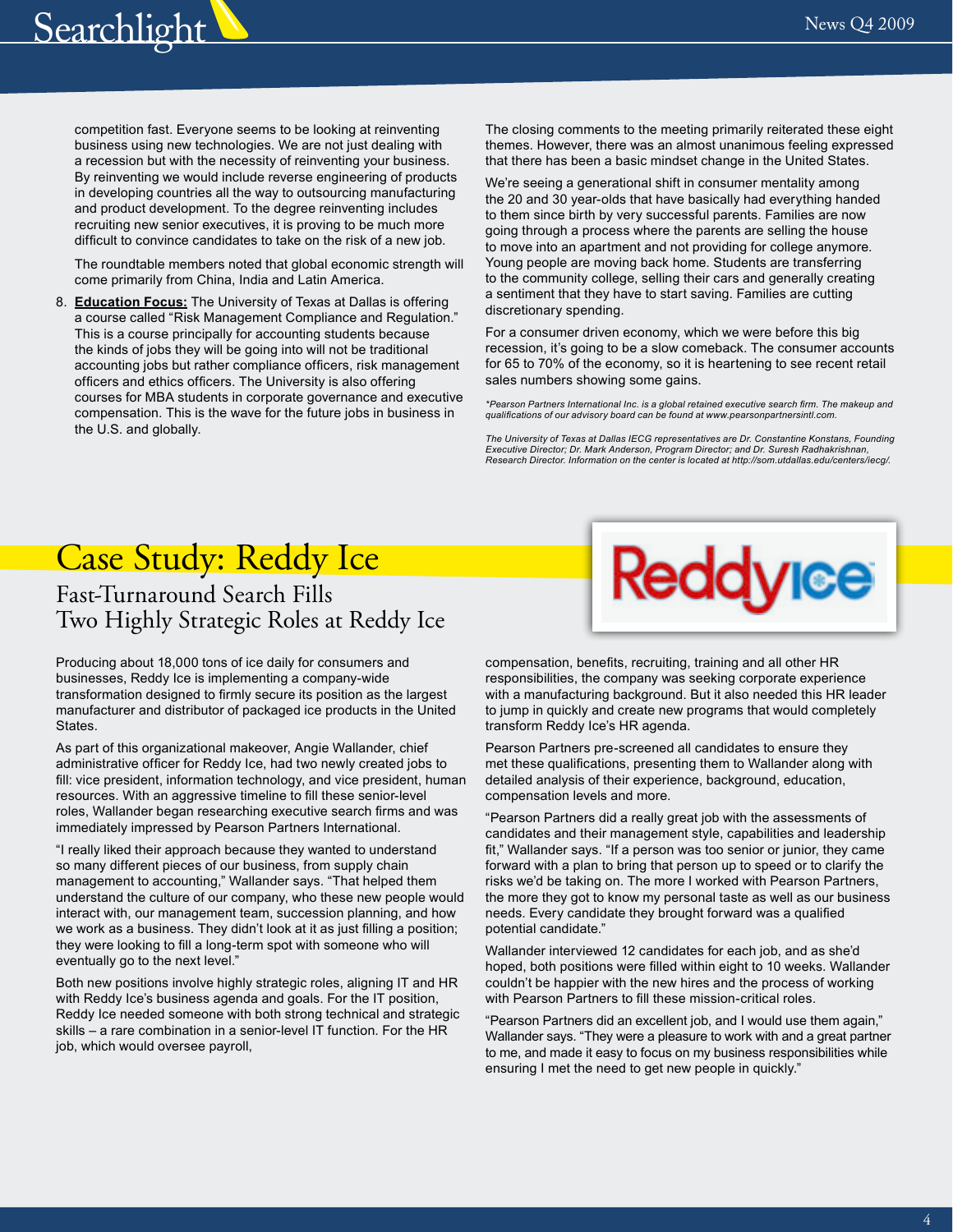## <span id="page-4-0"></span>Searchlight  $N_{\text{new 24 2009}}$

### Pearson Partners' Profile: Kristine Nelson, Vice President

#### What was your first job, and what was it like?

I was a maid in a local hotel in Hopkins, Minn. I picked the job because it paid more than many of my friends were making – only for me to find out that I had to pay union dues, which of course lowered my hourly rate. The job was especially fun on Sundays because the hotel broadcast the Vikings football games back before the games were broadcast in our homes.

#### How and when did you get started in the executive search business?

I started with PPI two years ago after several years in executive human resources positions. It was a natural transition for me, as recruiting has been one of my favorite parts of my career for so long.

#### Why did you feel this was the right field for you?

I get to develop relationships with so many interesting executives, many of whom I had only read about while working at the corporations where I was employed before I came to PPI.

#### What are some highlights of your career so far? Tell us about your best days or proudest moments.

I'm proudest of some of the young women I've mentored over the years, who have grown into very accomplished HR executives. That's been an extremely rewarding part of my career.

#### How have you seen PPI grow and change over your tenure?

In the two years I've been here, we've developed a strong partnership with an international firm, added a strong advisory board, and continue to add very talented and experienced principals. What hasn't changed is how well the members of our group work together and help one another.

#### How has today's challenging job market affected PPI's business? How has the company adapted?

This is one of the things I like most about PPI: we are a boutique firm that is able to quickly adapt to change while maintaining our focus of service to our clients. We work closely with our clients, and can be flexible and creative in our style and approach to match their needs, especially during these challenging times.

What do you think is the key to PPI's repeat business with top companies? What do we do better than anyone else?



We're very hands-on throughout the entire process. We believe it's

critical to a successful search to

know as much as we can about both our client companies and the candidates we present to them. In other words, there are no "middle men."

### What do you like to do outside of the office?

I have a passion for golf, along with plenty of time for exercising, either at the gym or with long walks outside. In Colorado, we have such a great climate for getting outside, so it's hard to come up with excuses for not "just doing it."

#### What motto do you live by?

Give others the benefit of the doubt. You can't really know what's going on in someone's world until you've walked in his or her shoes.

#### If you had to make a career change tomorrow, what job would you choose, and why?

I've done what I've loved through most of my career, but if I suddenly became independently wealthy, I'd like to spend a good deal of time volunteering with animal rescue shelters. I love animals and can hardly leave a PetSmart without adopting another animal.